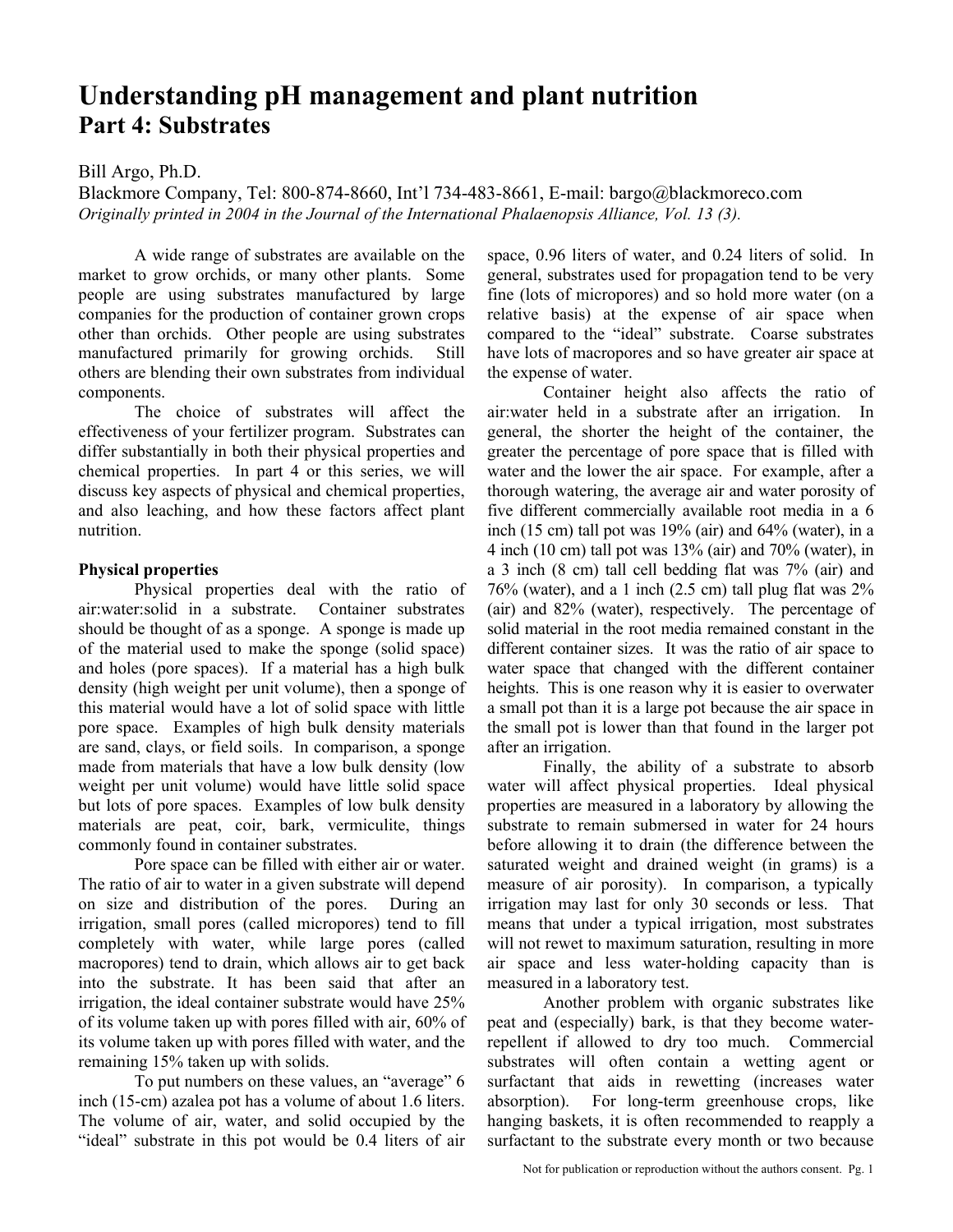the surfactant will degrade over time, resulting in a decrease in water absorption (more air space). If you want to apply a wetting agent to your orchids, choose one that is designed specifically for organic substrates and cut the rates found on the label in half to reduce the potential for phytotoxicity.

# **Chemical properties**

 Chemical properties generally refer to a substrates ability to buffer the water held in the substrate against changes in either pH or nutrition. The term most often used to describe chemical properties is cation exchange capacity or CEC. CEC refers to the ability of substrate particles (such as peat) to absorb and release positively charged cations like potassium, ammonium, calcium, or magnesium, thus buffering the substrate against sudden changes in pH or nutrient levels.

An example of how CEC affects pH and nutrient management occurs when a fertilizer solution is applied to a substrate. A fertilizer high in ammoniacal-nitrogen produces acid  $(H<sup>+</sup>)$ . The acid is absorbed by the substrate and a different cation, usually calcium, is released. Conversely, a fertilizer high in nitratenitrogen (usually calcium nitrate based) produces base (either OH or HCO3). The base causes an acid  $(H<sup>+</sup>)$ bound by the substrate to be released, which will then react with the base to produce water  $(H<sub>2</sub>O)$  or  $CO<sub>2</sub>$ . In both cases, the net result is that the pH and calcium concentrations remain stable. Substrates that have high CEC (more buffered) can resist a change in pH for long periods of time, whereas pH can change very rapidly in substrates that have low CEC (less buffered).

 CEC can play an important role in pH buffering when a field soil is added to a container substrate. CEC-based pH and nutrient buffering does occur with field soils because the substrate has a high bulk density (weight). In contrast to field soils, research has shown that the CEC of peat, coir, or bark-based substrates has little effect on resisting change in pH or in supplying nutrients.

 This does not mean that the substrate plays no role in pH or nutritional management. Peat tends to be very acidic. Limestone is commonly added to peatbased substrates to neutralize the acidity and bring the pH up to an acceptable level for plant growth. The amount of acidity found in most acidic peats will not be neutralized very quickly by bases found in irrigation water. Using the example given in Part 2 of this series, a limestone incorporation rate of 5 pounds per cubic yard will supply approximately 100 meq of limestone per 6 inch (15-cm) pot. Applying 16 fluid ounces (0.5 liters) of water containing 250 ppm alkalinity to that 6 inch pot will supply about 2.5 meq of lime. That means that 40 irrigations are required to equal the amount of base found in 5 pounds of limestone. If you are only watering once a week, then it will take 40 weeks to bring the substrate pH up to an acceptable level. If you are using a pure water source without any alkalinity, then you may never get the pH up to an acceptable level. The presence of limestone in the substrate has also been shown to increase the buffering capacity when using acidic fertilizer solutions.

 Finally, substrate degradation will affect nutrition and pH management. Degradation is the breakdown of the substrate, similar to composting. Of all the materials commonly found in container substrates, bark is the least stable, and therefore the most susceptible to degradation. The problem with degradation is that it not only absorbs all the nitrogen present (causing nitrogen starvation), but the process also tends to be very acidic. Hardwood barks tend to be the most stable. Softwood barks usually require some composting to make them stable. If a bark (any bark) contains any wood, then it is unacceptable for use in container substrates because the wood will cause will cause rapid degradation and nitrogen absorption.

#### **Leaching**

 Leaching is the application of water or fertilizer solution beyond what can be held by the substrate. Applying extra water is recommended to thoroughly wet the substrate, and to remove excess salts from the substrate. The leaching fraction is the volume of water that drains from the substrate relative to the volume of water applied. For example, if you apply 15 fluid ounces (0.44 liters) of water, and 3 fluid ounces (0.08 liters) comes out of the bottom of the pot then 3 divided by 15, then times 100 equals a 20% leaching fraction. In other words, 20% of the water applied to the plant came out of the bottom of the pot.

 It is generally taught that you should have between a 10% and 20% leaching fraction with every watering. However, research has shown that leaching is not necessary for long periods of time if you have a good water source (RO or rain water is ideal) and the fertilizer you use does not contain any harmful salts like sodium or chloride. There are reasons to leach pots, usually because the fertilizer concentration that is applied to the crop is too high for the growth rate, or the water quality is poor, and unused salts (like calcium, magnesium, or sodium) build up in the substrate. In general, whether or not you leach should be based on soil test information showing salt levels actually building up in the substrate, rather than because somebody tells you too.

 Leaching rates also affect the optimal fertilizer concentration for your crop. Research has shown that the same nutrient levels could be maintained in a peat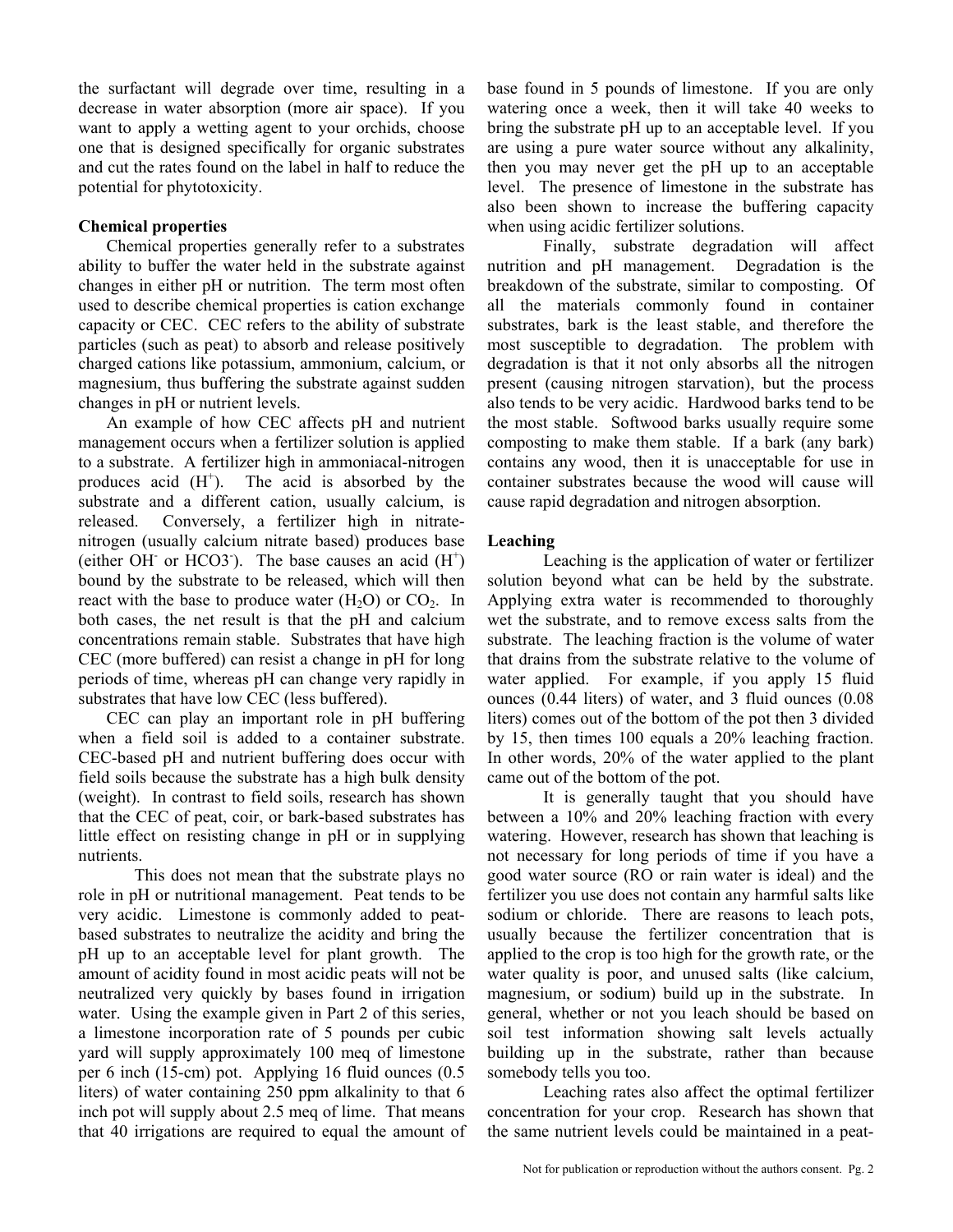based substrate if a solution containing 400 ppm nitrogen were applied with 50% leaching or a solution containing 100 ppm nitrogen were applied with 0% leaching. This research also showed that applying a solution containing 400 ppm nitrogen with 0% leaching rapidly lead to salts building up in the substrate to unacceptable levels, while applying a solution containing 100 ppm nitrogen with 50% leaching lead to nutrient deficiencies because there wasn't enough of the fertilizer remaining in the pot because of the excess leaching.

# **Applying fertilizer to a substrate**

When you apply fertilizer to a substrate, which is more important, the concentration of the fertilizer solution, or the volume that you apply? In fact, both are important because as a plant grows, it adds mass, and a portion of this mass is made up of fertilizer nutrients. It has been shown in a number of experiments that it is the amount of fertilizer applied to a crop that affects crop quality, not simply the fertilizer concentration.

 To calculate the amount of fertilizer applied, you need to know both the fertilizer concentration and the volume applied. For example, applying 1 liter (about 1 quart) of a fertilizer solution containing 100 ppm (100 mg nitrogen/liter) will supply 100 mg of nitrogen. If only 0.5 liters (about 1 pint) were applied of the same fertilizer solution, then only 50 mg of nitrogen would be applied.

 This can be especially important when you are only applying fertilizer on a weekly basis. If the amount of fertilizer solution being absorbed into the substrate decreases for any reason (decreased waterholding capacity), they you could end up starving your plants.

# **How do commercial growers manage pH and nutrient levels**

 Commercial growers have learned that a single fertilizer concentration may or may not work depending on a number of factors including leaching, growth rates, light levels, irrigation frequency, etc. Instead, many growers will manage the pH or nutrient level within the substrate itself. This requires that the grower tests the pH, electrical conductivity, and perhaps even the specific nutrient levels contained in the substrate on a regular basis (see Sidebar).

 These measured values can be used to make adjustments to the fertilizer solution. For example, if the substrate pH is too high, then a grower might switch to a fertilizer containing more ammoniacal nitrogen, or they may lower the alkalinity of the water. If the EC of the substrate is too high, the grower may increase the leaching rate, or decrease the concentration of fertilizer

applied to the crop. The point is that by measuring the pH and EC of the substrate, they can make sure that a particular fertilizer solution is doing what they think it is doing, and make changes if things are going wrong, usually long before there are noticeable problems with the plant.

 Even though there is not a lot of specific knowledge about acceptable ranges for substrate pH and EC with orchids, it is probable that they are similar to almost all other crops and so will grow best in a substrate pH around 6.0. Because they appear to be somewhat salt sensitive, they will also grow best with a substrate EC slightly lower than the optimal level recommended for most crops. If testing with a pourthru method, then the desired substrate EC would be between 1 and 2 mS/cm.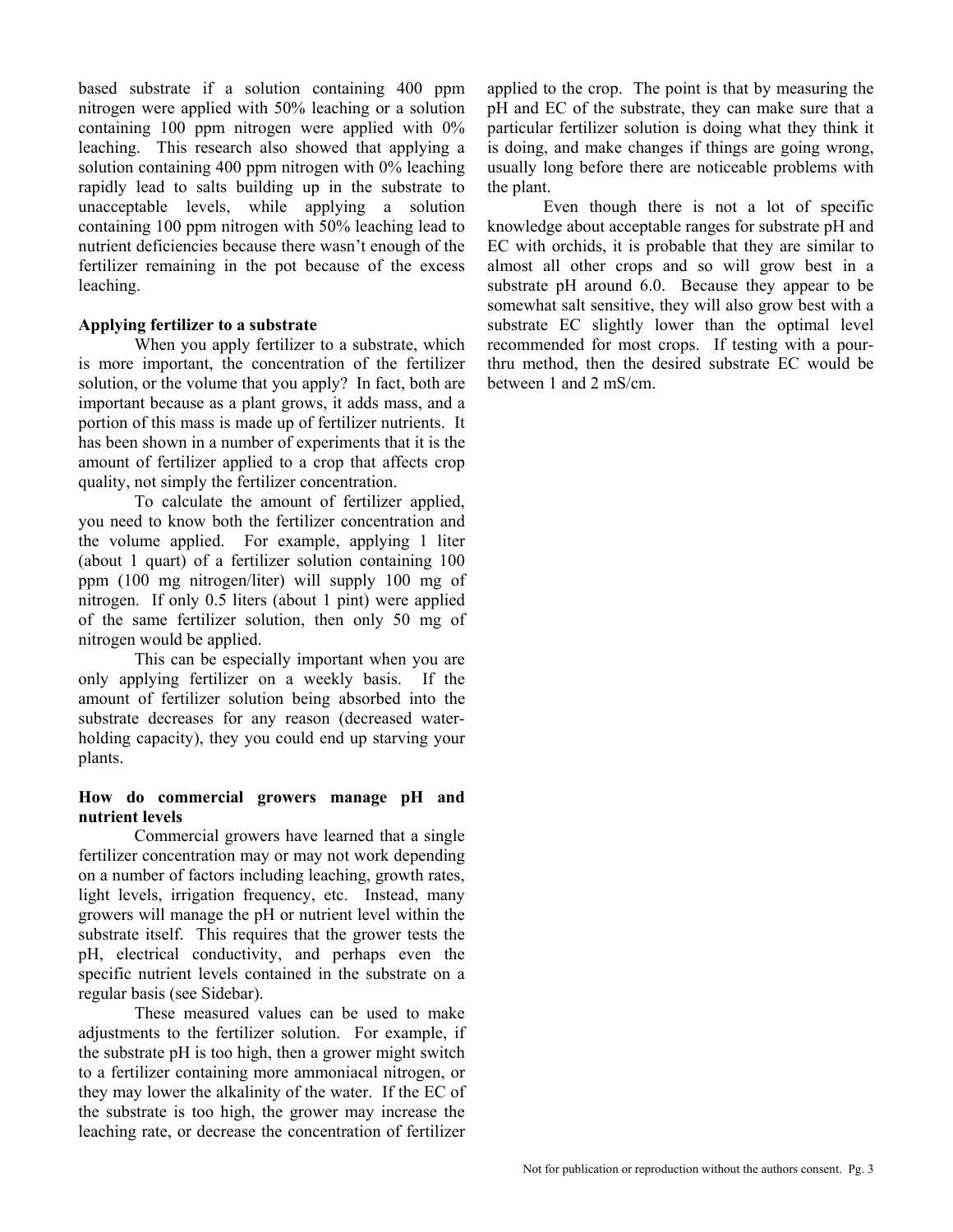# **Monitoring Media pH and Nutrient Levels**

For successful pH and nutritional management of container grown crops, the goal is to keep the pH and nutritional levels within an acceptable range and to spot problem trends early on. This is a far better strategy than blindly applying fertilizer and hoping everything is OK, or having to take dramatic steps to rescue stressed plants.

Using reliable meters, you can measure pH (which affects the availability of nutrients) and electrical conductivity or EC (the overall concentration of fertilizer salts) in substrates. Other advantages or in-house testing are that the tests are inexpensive and the results to be obtained quickly, typically in less than 1or 2 hours. How often do you test? Typically commercial growers will test substrate pH and EC every 2 to 3 weeks. That does not mean they test every pot or every crop every two or three weeks. Instead, they may do some random sampling to make sure everything is pH and EC are within acceptable levels, or they may test a few know problem crops and then assume that if their pH and EC are within acceptable levels, then other, less sensitive crops are not having problems.

There are a number of different testing methods commonly used for measuring the pH and EC in container substrates.

| 1:2 method                                                                                                     | Saturated media extract method.                                                                                    | Pour-thru method                                                                           | <b>Squeeze Method.</b>                                                                     |
|----------------------------------------------------------------------------------------------------------------|--------------------------------------------------------------------------------------------------------------------|--------------------------------------------------------------------------------------------|--------------------------------------------------------------------------------------------|
|                                                                                                                | For additional information on the saturated media extract                                                          | For more information on the Pour-thru method, see the web                                  |                                                                                            |
|                                                                                                                | method, see Michigan State University extension bulletin                                                           | site www.pourthruinfo.com.                                                                 |                                                                                            |
|                                                                                                                | E-1736 "Greenhouse growth media: Testing and nutrition                                                             |                                                                                            |                                                                                            |
|                                                                                                                | guidelines" by D. Warncke and D. Krauskopf.<br><b>Step 1.</b> Collect a small amount of substrate from the         |                                                                                            |                                                                                            |
| <b>Step 1.</b> Collect a small amount of substrate from the                                                    |                                                                                                                    | <b>Step 1.</b> Irrigate the crop one hour before testing,                                  | <b>Step 1.</b> Irrigate the crop one hour before testing,                                  |
| bottom $2/3^{rd}$ of the pot. For very small plants, like<br>those being grown in plug trays or bedding flats, | bottom $2/3^{rd}$ of the pot. For very small plants, like<br>those being grown in plug trays or bedding flats, use | making sure the substrate is thoroughly wet.<br>Allow the pots to drain for 30-60 minutes. | making sure the substrate is thoroughly wet.<br>Allow the pots to drain for 30-60 minutes. |
| use the whole cell as a sample. Take samples from                                                              | the whole cell as a sample. Take samples from 5 to                                                                 |                                                                                            |                                                                                            |
| 5 to 10 or more plants distributed in the group of                                                             | 10 or more plants distributed in the group of plants                                                               | Step 2. Once drainage has stopped, place the pot to                                        | <b>Step 2.</b> Collect a small amount of substrate from the                                |
| plants to be sampled. When a sufficient amount of                                                              | to be sampled. When a sufficient amount of                                                                         | be sampled into a plastic saucer and pour onto the                                         | bottom $2/3^{rd}$ of the pot. For very small plants, like                                  |
| substrate is collected, thoroughly mix the sample to                                                           | substrate is collected, thoroughly mix the sample to                                                               | surface enough distilled water to get about 2 oz.                                          | those being grown in plug trays or bedding flats,                                          |
| ensure uniformity.                                                                                             | ensure uniformity.                                                                                                 | (50 ml) to come out of the bottom of the pot.                                              | use the whole cell as a sample. Take samples from                                          |
|                                                                                                                |                                                                                                                    |                                                                                            | 5 to 10 or more plants distributed in the group of                                         |
| <b>Step 2.</b> Measure out a known volume of substrate in a                                                    | <b>Step 2.</b> About 4 to 8 oz $(150 \text{ to } 300 \text{ ml})$ of fresh                                         | <b>Step 3.</b> Measure pH and EC directly in the leachate                                  | plants to be sampled. When a sufficient amount of                                          |
| beaker or cup [usually $2-4$ oz. $(50 \text{ to } 100 \text{ ml})$ ]. The                                      | substrate is placed in a cup. Distilled water is                                                                   |                                                                                            | substrate is collected, thoroughly mix the sample to                                       |
| beaker should be firmly filled with the substrate so                                                           | slowly added while the sample is constantly                                                                        |                                                                                            | ensure uniformity.                                                                         |
| that it is slightly more compressed than when it was                                                           | stirred with a spatula or knife until it has reached                                                               |                                                                                            |                                                                                            |
| in the pot. Place 2 equal volume of distilled water                                                            | a consistent moisture level. This is determined to                                                                 |                                                                                            | <b>Step 3.</b> Squeeze the solution from the media. For a                                  |
| into cup. Allow the solution to equilibrate (30-60                                                             | be when the sample behaves like a paste, the                                                                       |                                                                                            | cleaner sample, media can be squeezed through                                              |
| minutes) before measuring pH and EC.                                                                           | surface glistens with water, but there is no free                                                                  |                                                                                            | a paper towel or coffee filter. The volume of                                              |
|                                                                                                                | water on the surface of the sample. The solution                                                                   |                                                                                            | solution needed will depend on the type of pH or                                           |
|                                                                                                                | is allowed to equilibrate for 60 minutes                                                                           |                                                                                            | EC meter used for testing.                                                                 |
|                                                                                                                |                                                                                                                    |                                                                                            |                                                                                            |
| <b>Step 3.</b> Measure pH and EC directly in the slurry.                                                       | Step 3. Measure pH directly in the slurry.                                                                         |                                                                                            | <b>Step 4.</b> Measure the pH and EC in the extracted                                      |
|                                                                                                                |                                                                                                                    |                                                                                            | solution                                                                                   |
|                                                                                                                | <b>Step 4.</b> Extract the solution from the media by                                                              |                                                                                            |                                                                                            |
|                                                                                                                | squeezing slurry through paper towel or a coffee                                                                   |                                                                                            |                                                                                            |
|                                                                                                                | filter. Measure EC in extracted solution.                                                                          |                                                                                            |                                                                                            |

In general, there is no one "best" method for measuring substrate-pH or EC in the greenhouse. However, with orchids, especially with specimen plants, the pour-thru method may work best because it will not damage roots. Other reasons for deciding on which method to use in your greenhouse include any experience that you have with a particular method as well as how much help and advice you can get from other people that are close by such as other growers, extension agents, universities, or soil testing laboratories.

Whichever soil testing method you choose, consistency is the key to making that method work. Consistency starts with having a single, trained person taking the test. Other tips include:

1) Choose one soil testing method and stick with it. Different methods can give different results.

2) When removing substrate from the pot, take the sample from the bottom  $2/3^{rd}$  of the pot. The bottom  $2/3^{rd}$  is typically were the roots are in the pot and sampling in this way avoids fertilizer salts that can accumulate at the substrate surface with all irrigation methods (not just subirrigation).

3) Try to take media samples roughly the same time before or after an irrigation. This is especially important with the squeeze method.

4) Choose a reliable pH and EC meter and calibrate it regularly. Calibrating solution has an expiration day and should be discarded when that date is reached.